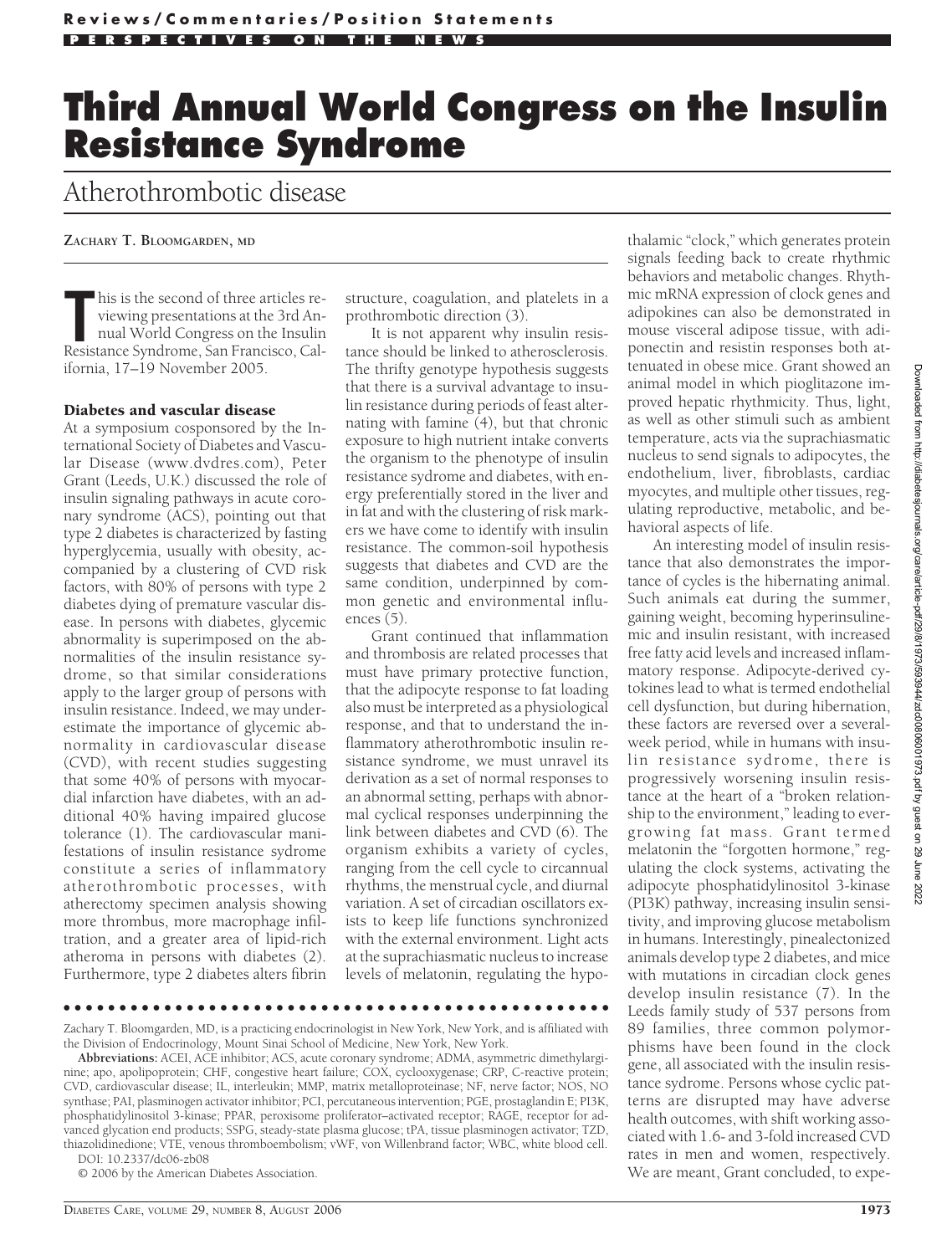rience short-term periods of weight gain that are seasonal and beneficial, with our "abnormal relationship with our environment" leading us to ignore the adaptations for which certain basic genes have been developed.

Paul Martin (Geneva, Switzerland) discussed the evidence base of acute management of ACS in diabetic patients. During the ACS, there is acute reduction in coronary blood flow in the setting of thrombosis superimposed on atherosclerosis. The activation of multiple hemostatic mechanisms suggests the potential for multiple approaches to prevention and reversal of pathological thrombosis, including aspirin, clopidogrel, heparin, glycoprotein IIb/IIIa inhibitors, thrombolysis, and percutaneous intervention (PCI); the approach of PCI/thrombolysis versus medical management is determined by clinical findings, such as troponin levels and angiographic findings. The objective of ACS management is the restoration of blood flow, myocardial salvage, and maintenance of left ventricular function. Studies comparing PCI with thrombolysis suggest that diabetic patients with ACS have better outcome with angioplasty (8,9). Martin pointed out that fibrinolysis leads to increased thrombin release, potentially further activating platelet aggregation and contributing to undesirable outcome. Further studies of ACS without electrocardiographic ST elevation suggest that invasive approaches are optimal. Persons with diabetes have twice the early mortality in ACS, more periprocedural complications, a higher rate of early reinfarction after PCI, and a higher restenosis rate, despite similar procedural outcome, with greater risk for early and late congestive heart failure (CHF) after myocardial infarction and longer intensive care unit and hospital stays. This leads to the question of whether coronary artery bypass grafting is better for persons with diabetes (10). With drug-eluting stents, restenosis rates have decreased dramatically, suggesting that surgery and PCI may now have comparable outcome. PCI may, however, have prothrombotic effects, leading to tissue factor and adhesion molecule generation. PCI with IIb/IIIa inhibitor treatment is recommended for single-vessel disease, but American College of Cardiology/ American Heart Association guidelines currently recommend that coronary artery bypass grafting using an internal mammary artery graft is preferred over

PCI in diabetic persons with multivessel disease.

The National Registry of Myocardial Infarction involves 1.4 million persons. Registry patients with diabetes tended to use less aspirin,  $\beta$ -blockers, heparin, and IIb/IIIa inhibitors and more ACE inhibitors (ACEIs). Similarly, in the CRUSADE registry of 36000 persons, those with diabetes were less likely to have appropriate treatment and more likely to have had myocardial infarction, CHF, and death. Adherence to guidelines appeared to improve mortality in this study, with each 10% increase in guideline adherence associated with an 11% decrease in mortality. A number of new biomarkers are being developed, with C-reactive protein (CRP), basic natriutretic peptide, placental growth factor, ischemia-modified albumin, fatty acid–binding protein, and soluble CD40 ligand appearing potentially useful in addition to the electrocardiogram and quantitative troponin. The ideal cardiac biomarker will be specific and sensitive when used early in myocardial infarction, will have therapeutic implications if positive, and should be precise, reliable, and cost-effective. In a study of the use of multiple markers, a combination of troponin I, CRP, and brain natriuretic peptide allowed improved prediction (11). Martin concluded by reminding the audience of the important new understanding of the use of primary angioplasty and drug-eluting stents for ST elevation myocardial infarction, as well as of aspirin, low–molecular weight heparin,  $\beta$ -blockers, ACEIs, clopidogrel, IIb/IIIa, and insulin-glucose infusion with subsequent targeting of  $HbA_{1c}$  $(A1C)$  to a goal  $\leq 7\%$  (12,13).

Darren McGuire (Dallas, TX) reviewed the epidemiology of CVD in diabetes, noting that the number of persons with diagnosed diabetes in the U.S. is estimated at 21 million, driven by obesity and visceral adiposity, which may be seen as behavioral and social as well as environmental disorders. "We have become obese and inactive, overconsuming calories," he stated, with the diabetes prevalence approaching 10% of the adult population. Among persons referred for cardiac evaluation and treatment, some 30–50% have diabetes, many of whom have not been diagnosed. Persons with diagnosed and undiagnosed diabetes and, to a lesser extent, those with impaired glucose tolerance have increased mortality risk when compared with those with normal glucose tolerance (14). Lifestyle modification reduces the need for blood pressure and lipid treatment (15). Current guidelines for CVD risk reduction in persons with diabetes suggest that aspirin and ACEIs should be given to all those 40 years of age or with another CVD risk factor; that all persons with diabetes should be treated with a statin, regardless of their baseline LDL cholesterol, when 40 years of age; and that the blood pressure goal should be 130/85 mmHg. Recent studies, however, show that only one-quarter of diabetic persons receive aspirin, only half are at lipid treatment goal, and only one-third are at blood pressure goal (16,17). An interesting new concept is the potential benefit of combined administration of a thiazolidinedione (TZD) with metformin in persons with diabetes and CVD (18). Furthermore, the risk of metformin-associated lactic acidosis may be considerably lower than previously thought, with limited evidence base for recommendations that its use be restricted in persons with mild renal insufficiency, CHF, and liver disease, so that this agent might be appropriate for many persons with these conditions. Similarly, TZD-related peripheral edema may be less of a risk than generally considered, with the suggestion that TZDs increase CHF hospitalization but decrease mortality (19). McGuire noted that peroxisome proliferator–activated receptor (PPAR) $\gamma$ is expressed in the inner medullary collecting duct, with a mouse model not expressing this gene at this location preventing TZD-induced edema. Spironolactone and the aldosterone receptor antagonist eplerenone may allow optimal treatment of TZD-induced edema, although caution is required in avoiding hyperkalemia. While hydrochlorothiazide is somewhat effective, furosemide is not effective for this condition.

Francesco Cipollone (Chieti, Italy) discussed the vulnerable plaque in insulin resistance and type 2 diabetes, noting that most myocardial infarctions are caused by small nonobstructive lesions. The stable plaque is characterized by a thick fibrous plaque, small lipid core, and little inflammatory infiltrate, with the vulnerable plaque having opposite characteristics of a large macrophage infiltrate, potentially producing proteolytic factors leading to plaque rupture. Beyond the concept of the vulnerable plaque is that of the vulnerable patient. Multiple plaques with the potential to thrombose are typically present in persons who have a myocardial infarction, and 80% of persons with ACS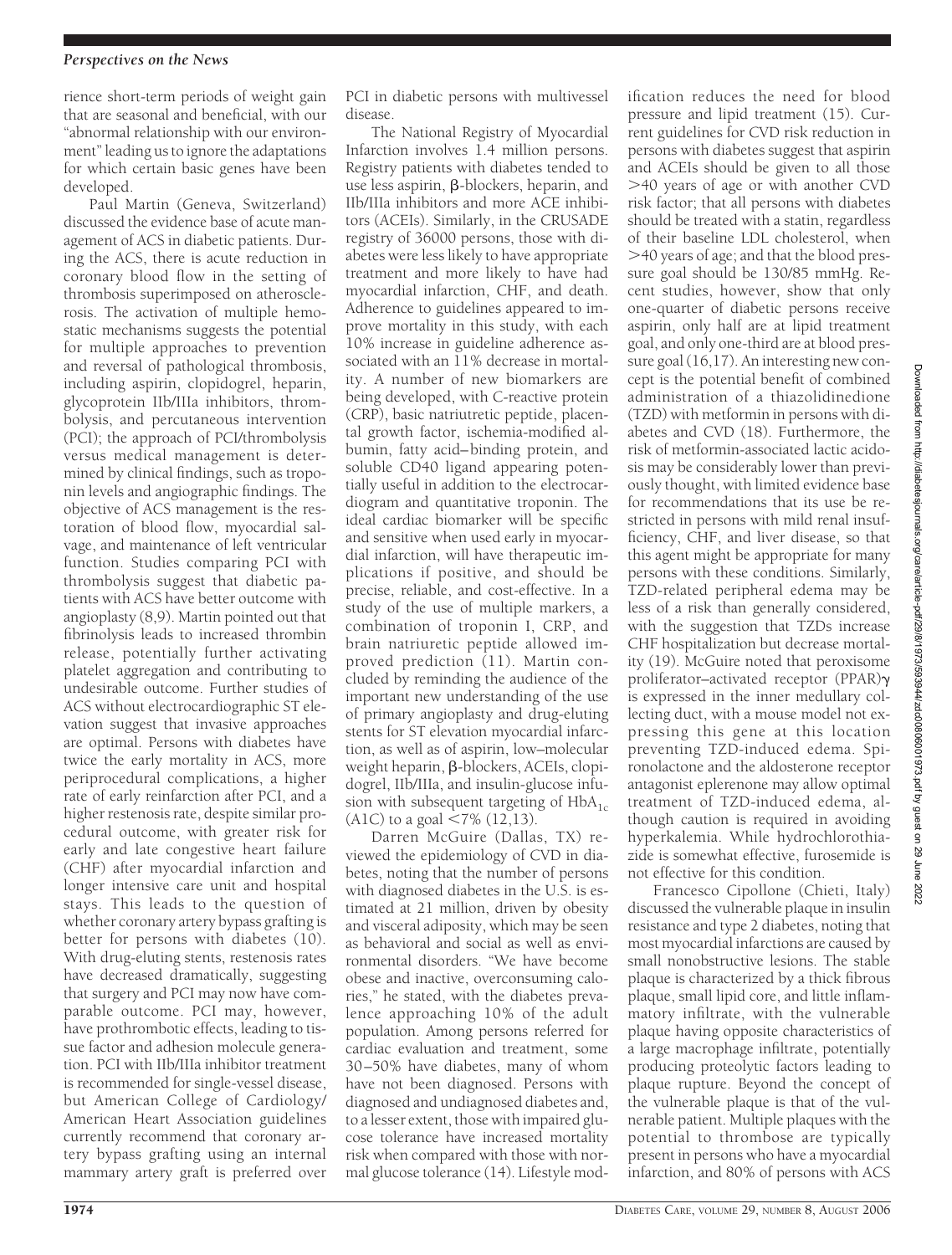have at least one additional ruptured plaque, which is clinically asymptomatic (20). In human atherosclerosis specimens obtained during carotid endarterectomy, plaques from persons with diabetes have more pronounced inflammatory infiltrate, as shown by the presence of CD68 (a macrophage marker), CD3 (T-cell), and HLA-DR (activated macrophage) (21). The interstitial collagen content in plaques from patients with diabetes is less than half of that in plaques from nondiabetic persons, while oxidized LDL staining more than doubles in the plaque of the person with diabetes. Similar assessment of plaque from metabolic syndrome patients shows increased CD68 and CD3 staining.

Cyclooxygenase (COX)-2 does not appear to play a role in plaque growth, with COX-2 polymorphisms not associated with different size of atherotic lesions (22), but COX-2 overexpression does appear to increase the likelihood of plaque rupture (23). COX-2 may be involved in expression of the receptor for advanced glycation end products (RAGE), with evidence of increased RAGE expression in diabetic plaque (24). RAGE may induce nerve factor (NF)- $\kappa$ B expression, with the p50 and p65 NF-KB subunits more strongly present in diabetic plaque, as well as in COX-2 and matrix metalloproteinase (MMP)-9 and MMP-2, the prostaglandin E (PGE)2-dependent MMPs. Isolated monocytes from diabetic patients show advanced glycation end product– induced expression of COX-2, with both suppressed by antibody to RAGE. Regulation of RAGE in diabetic plaque shows both glucose-dependent and -independent components. Comparing persons treated with 40 mg simvastatin versus diet alone for 4 months before carotid endarterectomy, staining for myeloperoxidase, MMP-2 and -9, RAGE,  $NF-\kappa B$ , COX-2, and PGE synthase-1, the enzyme involved in PGE2 synthesis, were markedly decreased by the statin, while collagen staining was increased following simvastatin treatment. Thus, Cipollone suggested that focal intervention to stabilize the ruptured plaque, followed by systemic medical therapy with agents including aspirin, clopidogrel, statins, and ACEIs, will be appropriate, with the additional mechanisms of plaque abnormality suggesting the potential for development of new approaches.

Nikolaus Marx (Ulm, German) discussed the role of C-peptide in diabetes and in atherogenesis, reviewing the im-

portance of monocytes and CD4-positive lymphocytes that differentiate into the activated, mediator-releasing Th1 cells. These steps are increased in persons with type 2 diabetes who exhibit multiple and diffuse angiographic lesions. Given the elevated C-peptide seen in early type 2 diabetes, he asked whether there might be a causal role of this peptide in early atherogenesis. Increased endothelial permeability is seen in early atherosclerosis, and C-peptide but not insulin or proinsulin immunostaining was seen in early atherosclerotic lesions of persons with diabetes but not in nondiabetic persons. The Cpeptide colocalized with monocyte/ macrophages, although macrophages were only present in 75%, whereas Cpeptide was present in 100%, of specimens from persons with diabetes, suggesting C-peptide to be a macrophage chemoattractant, with confirmatory studies suggesting that C-peptide, but not insulin, acts as a chemoattractant for macrophages in vitro to the same degree as macrophage chemoattractant protein 1 (25). Furthermore, studies with CD4 positive lymphocytes show these cell types also colocalize with C-peptide, with evidence that C-peptide acts as chemoattractant for T-cells. C-peptide is not, however, a chemoattractant for neutrophils. C-peptide induces T-cell migration, which is inhibited by pertussis-toxin, suggesting that a G-protein–coupled receptor is involved, and by wortmanin, suggesting a role of PI3K. Furthermore, C-peptide stimulation leads to translocation of PI3K- $\gamma$  but not class IA PI3K, suggesting a specific isoenzyme to be involved in the effect. Thus, C-peptide appears to phosphorylate a number of steps involved in macrophage motility, perhaps binding to a G-protein–coupled receptor and leading to activation of Rho-GTPase and subsequently to cell adhesion and contraction, with a potential role in the early phases of atherogenesis.

#### Insulin resistance and CVD

Patrick Vallance (London, U.K.) discussed studies of the relationship between inflammation and CVD. In a mouse model expressing neither apolipoprotein (apo)E (apo $E^{-/-}$ ) nor endothelial nitric oxide (NO) synthase, atherogenesis is enhanced with the development of aneurisms. There is decreased NO-mediated dilation in hypertension, diabetes, hypercholesterolemia, smoking, and renal disease. Inflammation may underlie some of these relationships. Two distinct time

### *Bloomgarden*

courses of inflammation may be relevant to the atherosclerotic process: *1*) chronic inflammation associated with slow progression and *2*) acute inflammatory processes leading to acute CVD events. Vallance reviewed evidence that acute infections are associated with increased CVD event rates. In a study of patients with bacteremia, 4% had a myocardial infarction within the following month (26). Similarly, as many as 10% of all strokes may be preceded by bacteremia (27), there is a several-week period of increased myocardial infarction and stroke risk following abdominal surgery (28), and a 2-week period of increased myocardial infarction and stroke risk follows respiratory and urinary infections (29). In vivo, endotoxin and proinflammatory cytokines induce endothelial dysfunction (30). In six men before and after administration of typhoid vaccine, which caused an inflammatory response over 8 h with mild leukocytosis, levels of interleukin (IL)-6 and IL-1 receptor antagonist increased, with evidence of decreased endothelial function, as shown by decreased bradykinin response in flow-mediated vasodilation. High-dose aspirin blocked the effect on IL-1 receptor antagonist and on endothelial function. Vallance suggested that CRP is not involved, as the decrease in flow-mediated vasodilation paralleled that in IL-6, during a time period without an increase in CRP (31). In the apo $E^{-/-}$ mouse following  $\gamma$ -herpes virus infection, aortic atherogenesis is markedly increased, but this is blocked by antiviral treatment, suggesting either effects of systemic or local inflammatory response or direct arterial wall infection, with strong correlation between the T-cell response and increased atherosclerosis.

Gerald Reaven (Stanford, CA) reflected on hypertension as a disease of carbohydrate and lipid metabolism. He noted the six- to eightfold variation in insulin sensitivity among persons with normal glucose homeostasis. Approximately one-quarter of this variation may be explained by obesity, measured either with BMI or waist circumference, another onequarter is related to physical fitness, and ethnic/genetic factors appear to explain approximately half of the variation in insulin sensitivity. Essential hypertension is associated with mild glucose intolerance and marked hyperinsulinemia, with increased steady-state plasma glucose (SSPG). Similar evidence of insulin resistance is seen in normotensive first-degree relatives of hypertensive persons, with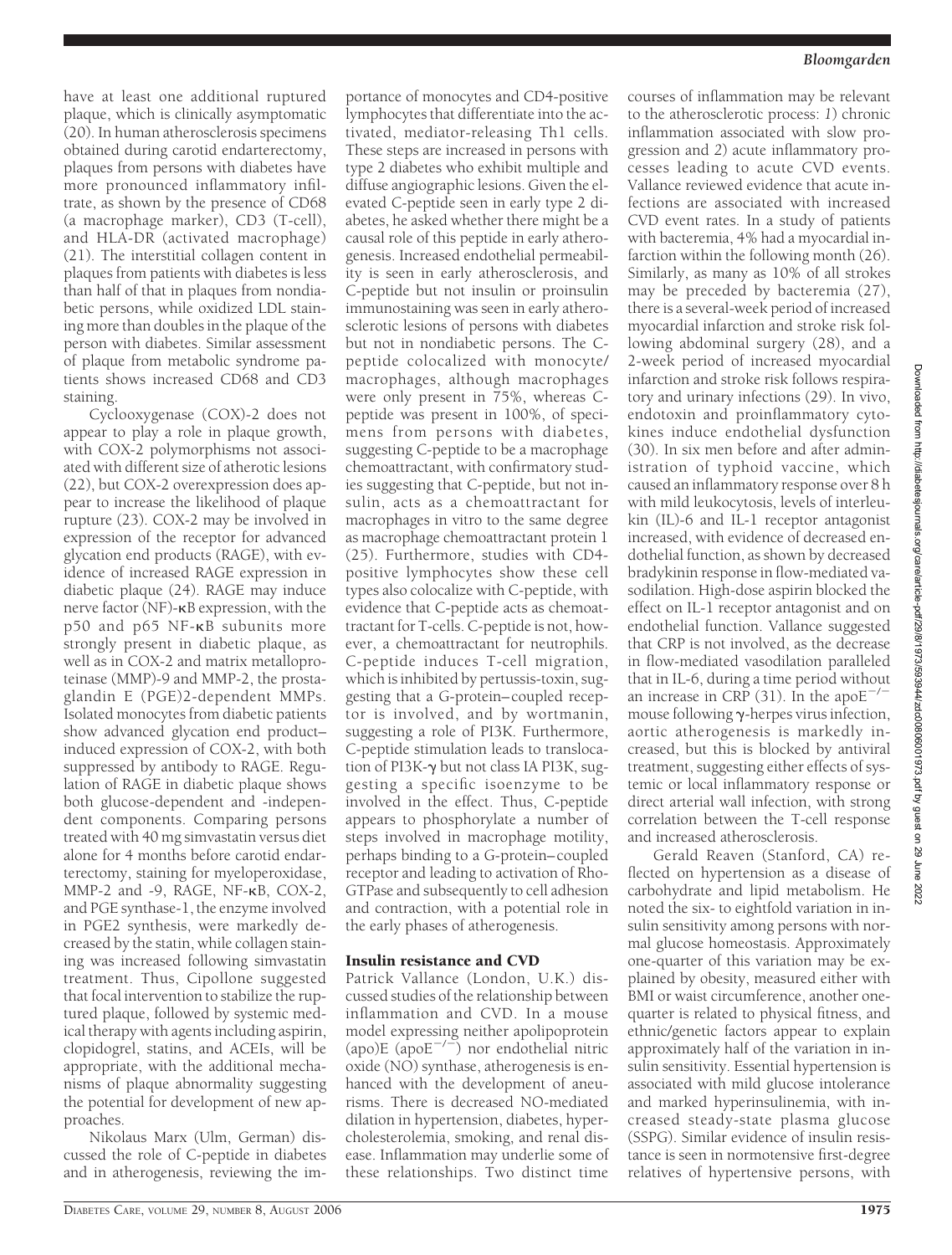fasting insulin a predictor of risk of hypertension (32,33). Half of newly diagnosed hypertensive persons are insulin resistant, and it is this subset that is associated with the greatest degree of dyslipidemia, particularly in triglyceride elevation, and with the greatest likelihood of CVD. In the Copenhagen male study, hypertensive persons with a normal lipid pattern had no increase in CVD risk, while low HDL cholesterol and high triglyceride levels had additive effects on risk (34). Mononuclear cell binding to endothelium correlates with blood pressure and with the SSPG. A mediator of hypertension may be the endogenous endothelial NO synthase (NOS) inhibitor asymmetric dimethylarginine (ADMA), produced by adipose tissue, with levels associated with the degree of obesity and with a strong correlation between the SSPG and ADMA levels in insulin-resistant versus insulinsensitive persons with versus without hypertension. ADMA is a CVD risk marker (35). In obesity, ADMA levels are higher only in the insulin-resistant subgroup and decrease in this group with weight loss. Similarly, rosiglitazone decreases ADMA.

Reaven reviewed several additional potential links between insulin resistance and hypertension. Hyperinsulinemia causes increased sympathetic nervous system activity even with insulin resistance, with there being an association between heart rate and the insulin response to a meal and between heart rate and SSPG. Another link may be related to sodium retention, with hypertensive persons who are "salt sensitive" the insulinresistant subset. The predictor of weight gain on a high-salt diet is the lack of natriuresis and the degree of insulin resistance. Similarly, lower sodium excretion predicts increases in blood pressure. Thus, insulin resistance and associated metabolic abnormalities are increased in hypertension and predicts risk of hypertension, defining the subgroup at greatest CVD risk, with multiple potential mechanisms of causation of these processes.

## Coagulation

Peter Grant discussed the link among insulin resistance, inflammation, and thrombosis, reviewing the processes of adhesion and migration of leukocytes involved in the development of the atherosclerotic plaque. Plaque rupture leads to formation of a thrombus with a highly organized fibrin mesh causing arterial occlusion. Persons with diabetes and the metabolic syndrome are at high risk of

thrombotic events, and persons with a new event are often found to have either or both conditions. Pathologic examination of atheromas from persons with diabetes show increased lipid area, macrophage infiltration, and thrombosis (36). Similar abnormalities are seen in persons with IGT or hyperinsulinemic euglycemia, with 85% of persons developing diabetes having preexisting insulin resistance (37), constituting a large group of individuals with increased atherothrombotic risk. Inflammatory mediators such as CRP are involved in the atherosclerotic process, with increased coagulation, increased platelet activation and adhesion, and inhibition of fibrinolysis, leading Grant to suggest that we need an extended concept of the insulin resistance syndrome that includes inflammatory atherothrombotic disease. Management, then, must include not only glucoselowering treatment but also the use of agents to affect the cluster of additional CVD risk factors.

Gordon Lowe (Glasgow, U.K.) discussed the epidemiology of diabetes, insulin resistance, and cardiovascular thrombosis, addressing the mechanisms of the association of the former two abnormalities with thrombosis and whether abnormality of inflammation, hemostasis, and fibrinolysis might in some fashion promote diabetes. It is now well established that diabetes and insulin resistance are related to increased risk of CVD and stroke, as well to venous thromboembolism (VTE). Persons with diabetes have a tripling of CVD rates (38), leading to the concept of diabetes as a CHD equivalent (39), with the diagnosis of diabetes at age 40 years associated with an 8-year reduction in life expectancy (40). There is also an association of the insulin resistance sydrome with CVD (41), perhaps underlying the relationship between A1C well below the diabetic range with adverse outcome (42). Underscoring the association between VTE and atherosclerosis is evidence that persons with a history of the former have a likelihood of plaques on carotid ultrasound  $\sim$  50% greater than that in control subjects that is not corrected by multivariate analysis including CVD risk factors (43). Furthermore, persons who have had pulmonary emboli have a doubled risk of subsequent cardiovascular events (44), and diabetes is associated with a 50% increase in VTE risk (45). The effect of diabetes and insulin resistance on thrombosis may be mediated by proinflammatory cytokines

present in atheromata and in adipose tissue, with IL-6 a key component of these inflammatory processes (46). Diabetes, insulin resistance, and the components of the insulin resistance sydrome are associated with CRP, plasma viscosity, the leukocyte count (white blood cells [WBCs]), fibrinogen, and a variety of clotting factors (47). In a study comparing 325 men with and 2,899 without diabetes between 60 and 79 years of age, the diabetic patients had 20% higher levels of CRP and  $\sim$ 10% higher WBCs, viscosity, fibrinogen, clotting factors, and tissue plasminogen activator (tPA) (48). Among nondiabetic men, BMI and, even more strongly, waist circumference and plasma insulin are associated with CRP, viscosity, clotting factors, and tPA, with a particular relationship of waist circumference with tPA and of insulin with factor VII/von Willenbrand factor (vWF) and tPA, while there is little association of HDL with these inflammatory/thrombotic measures (49). The triglyceride level, however, is strongly associated with viscosity, factors VII and IX, and tPA; the blood pressure shows modest association with CRP, viscosity, and factor VII; and blood glucose is particularly associated with factor VII/ vWF (36). Thus, inflammation and the prothrombotic state are associated with diabetes and insulin resistance, clustering with metabolic factors (50), and therefore potentially contributing to the risk of thrombosis. There are potential genetic associations, with first-degree relatives of persons with type 2 diabetes having increased thrombotic factors (51). Insulin and triglyceride may have direct effects on plasminogen activator inhibitor (PAI)-1 (52). Exercise may have a therapeutic effect, with levels of CRP, fibrinogen, WBCs, and platelets lower in persons with greater degrees of physical activity, with or without a history of CVD (53). Lowe noted that a number of metaanalyses suggest that CRP is as strong a marker of CHD risk as fibrinogen, IL-6, vWF, D-dimer, and other hemostatic factors (54–56). Furthermore, persons expressing the 1444C allele have higher CRP levels than those with the 1444TT genotype (57), but they fail to show evidence of increased CVD risk or of hypertension or the insulin resistance sydrome; therefore, although diabetes and insulin resistance are certainly associated with increased risk of CVD and thrombosis, the activation markers are not proven as causes of either thrombosis or diabetes.

Grant discussed insulin resistance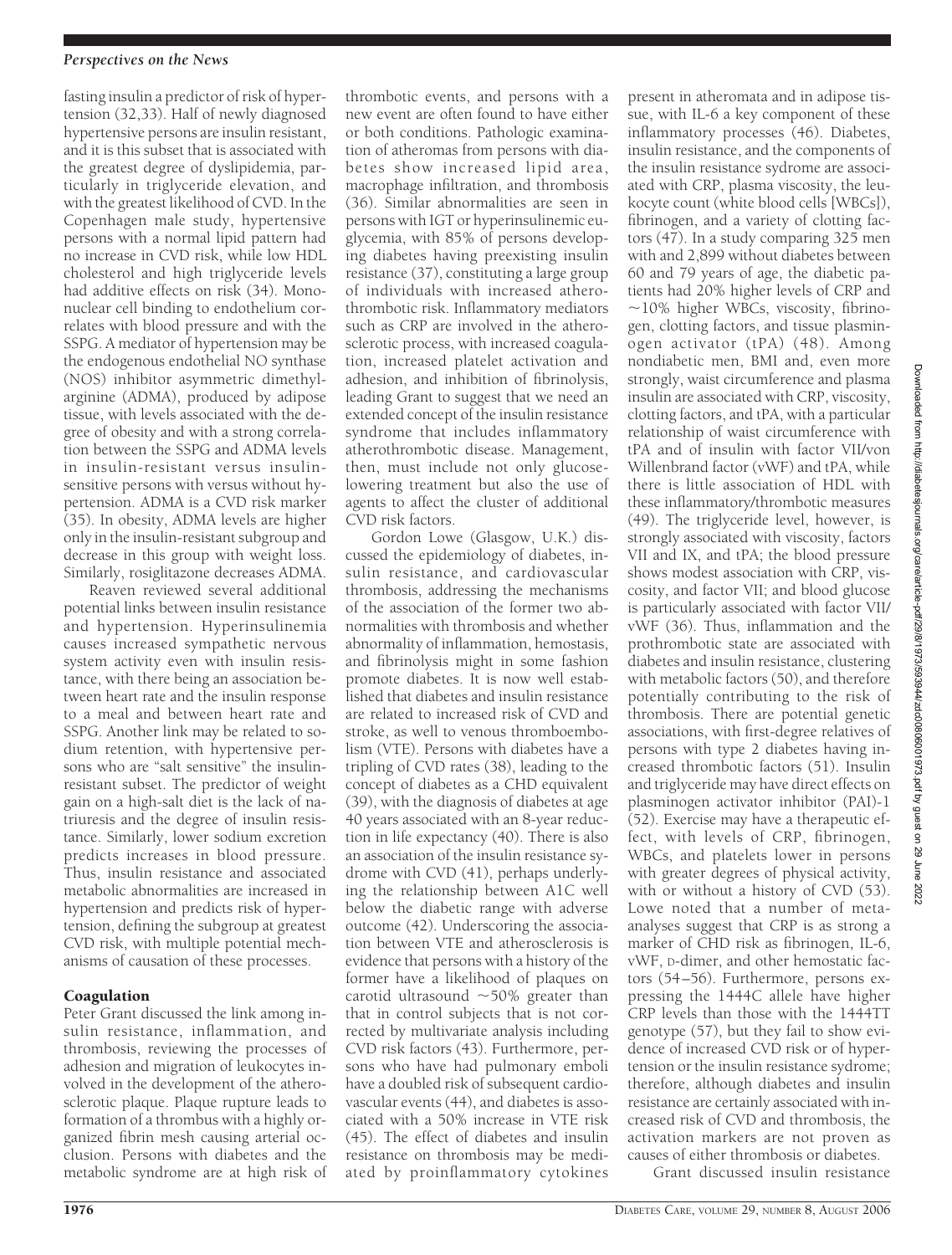and CVD, addressing the regulation of fibrin structure and function. Venous thromboses are typically platelet poor, while arterial thromboses contain a platelet-rich fibrin mesh. The coagulation cascade ultimately results in the generation of thrombin from prothrombin, leading to activation of factor XIII (XIIIa), as well as leading fibrinogen to change to a soluble form, which, under the influence of factor XIIIa, forms cross-linked fibrin. Cross-linked fibrin breakdown by tPA is limited by PAI-1. With increasing insulin resistance, factor XIIIa levels rise. Scanning electron microscopy may be used to distinguish looser versus more tightly linked fibrin strands, the latter seen in the prothrombotic state. Permeation and turbidity studies and measures of viscoelastic properties of clots are alternative approaches to distinguishing these two types of fibrin. Polymorphisms in factors XIII and fibrinogen as well as changes in insulin sensitivity may further alter fibrinogen. The insulin resistance sydrome is associated with multiple aspects of the prothrombotic state, principally by affecting fibrin and PAI-1. Posttranslational modifications in fibrin and fibrinogen may be important, as glycation, sialycation, oxidation, and acetylation act particularly at the lysine residues involved in the coagulation process. Clot permeability decreases as A1C levels rise (50), and glycation is associated with decreased generation of plasmin, the critical enzyme that breaks down fibrin, so that fibrin lyses more slowly in persons with diabetes. Grant speculated that diabetes and insulin resistance may mediate the moderate heritability of thrombotic risk (58,59), as specific genes coding for variants of clotting factors such as fibrinogen, factor VII, and PAI-1 have not been demonstrated in association with thrombosis. He suggested that genetic influences on insulin resistance, hypertension, and dyslipidemia interact as environmental influences on thrombotic processes, and reminded the audience of the importance of treatments such as aspirin, clopidogrel, and the IIb/IIIa inhibitors.

Mariella Travati (Turin, Italy) presented a fascinating review of the effects of insulin resistance on platelet function. Platelets exhibit complex interactions with other vascular cells and are themselves targets of insulin action, expressing insulin receptors, with insulin reducing platelet aggregation in response to factors such as ADP and arachidonic acid. Insulin decreases platelet-collagen interactions

when infused in vivo and modulates platelet calcium flux, a basic regulatory process for platelet aggregation. Insulin also increases platelet NOS via a PI3K pathway, with NO showing effects including vasodilation and inhibition of platelet aggregation. Insulin stimulates platelet phosphorylation of Akt, of AMPK, and of NOS and increases platelet cGMP and cAMP generation, all causing its antiaggregating effect, with the NOS inhibitor L-NMMA preventing these effects. Prostacyclin has antiaggregatory effects mediated by activation of adenylate cyclase, with insulin increasing these effects and upregulating prostacyclin receptors, again blunted by L-NMMA. Thus, insulin acts via the NOS/cyclic nucleotide pathways to inhibit platelet function.

In insulin-resistant states, all of these processes are impaired, with defective antiaggregating effect of insulin in obese persons. Interestingly, lean persons with type 2 diabetes do not demonstrate the abnormality seen in obese persons with or without diabetes. Obesity is associated with decreases in both cGMP and cAMP production and action, and states of insulin resistance are associated with increased platelet cytosolic calcium levels. F2-isoprostane levels are increased in obesity and decreased by weight loss, with evidence of reduced aspirin sensitivity of the proaggregatory pathway (60). In a study of 20 persons following a weightloss program for 6 months, 10 subjects lost weight and demonstrated decreased waist circumference, BMI, fasting insulin, triglyceride, and CRP levels and increased HDL cholesterol levels. Weight loss restored platelet sensitivity to the antiaggregating effects of insulin and of NO, while no changes occurred in persons not losing weight. Travati noted that obesity induces inflammatory changes in adipose tissue (61) and that the change in platelet NO response after weight loss correlates with the improvement in insulin sensitivity but not with changes in a variety of adipokines. Thus, platelets are targets of insulin action and are affected by insulin resistance. She addressed the question of whether aspirin resistance is seen in individuals with insulin resistance, noting that this does occur and is related to increased isoprostane levels and perhaps also to glycation, with high fibrinogen and vWF markers of aspirin resistance. It is not clear, however, whether a clinically relevant degree of aspirin resistance occurs in diabetes. The Antithrombotic Trialists' Collaboration showed 8 vs. 22%

reduction in events in persons with versus without diabetes treated with aspirin, suggesting the potential for this to be an important area for additional intervention (62). Of further note, postprandial platelet activation appears to occur, and may be related to, oxidative stress or to changes in both lipid and glucose levels.

Nikolaus Marx discussed the emerging role of PPAR $\gamma$  activators in insulin resistance, diabetes, and atherothrombotic disorders. PPAR<sub>y</sub> is a nuclear receptor that heterodimerizes with the retinoid X receptor, binding to promoter regions on genes leading to adipocyte protein synthesis, resulting in changes in cytokine production and fatty acid metabolism  $(63)$ . There is evidence of PPAR $\gamma$  expression in endothelial cells, macrophages, smooth muscle cells, and CD4-positive lymphocytes (63,64). Atherogenesis is an inflammatory process occurring in the vascular wall, with evidence that TZDs decrease vascular monocyte and T-cell recruitment, decrease T-cell activation and vascular smooth muscle cell migration in fatty streak formation, and reduce inflammatory biomarkers in the atherosclerotic plaque. PPARy activators have antiatherogenic effects. In a comparison of pioglitazone with glimepiride in persons with type 2 diabetes attaining similar degrees of glycemic control, CRP levels decreased with the TZD (65). Similarly, rosiglitazone decreases serum amyloid A within 2 weeks after administration, suggesting that the anti-inflammatory effects of these agents may be independent of their metabolic effects (66). The normal endothelium generates NO with shear stress, leading to 5–10% vasodilation in healthy persons. Endothelial dysfunction can be demonstrated in persons with diabetes, who fail to show this phenomenon. Following TZD treatment, endothelium-dependent vasodilation is restored, with improvement seen as early as the 1st day of treatment (67).

Restenosis is an important pathologic process seen following vascular intervention and resembles atherosclerosis, with several studies examining the effect of TZD treatment. In persons with type 2 diabetes treated with rosiglitazone (68) and in nondiabetic persons with coronary artery disease treated with pioglitazone (69), restenosis rates have been reduced. In the latter study, there was no effect on glucose, insulin, A1C, or lipids but significant reduction in neointimal volume. In studies of plaque morphology and plaque stability, 24 nondiabetic patients under-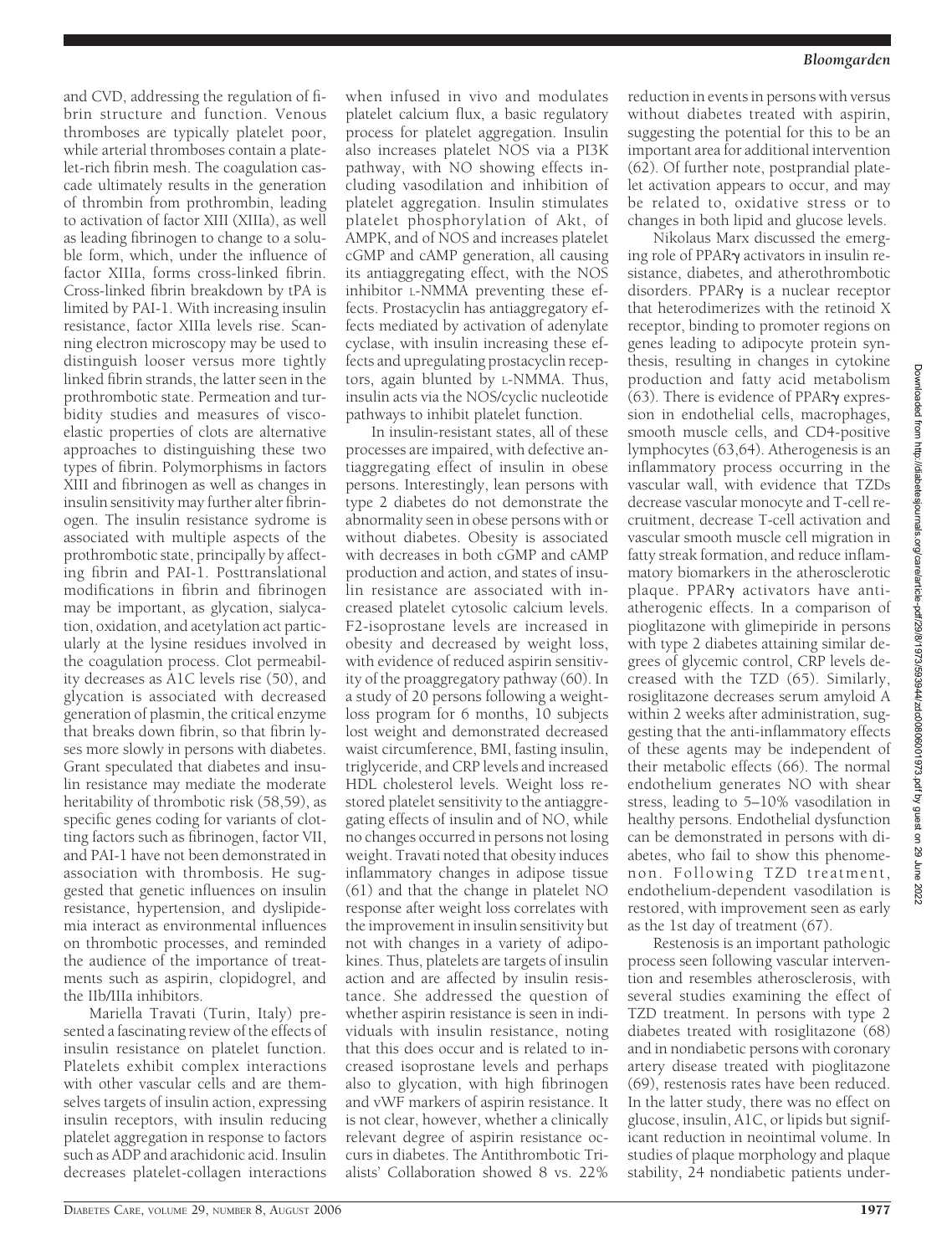going carotid endarterectomy were randomized to pretreatment with 4 mg rosiglitazone twice daily or placebo, showing histologic evidence of decreased CD4-positive lymphocytes, without change in macrophage content but with decreased macrophage HLA-DR staining, suggesting inhibition of macrophage activation by T-cells. There was a trend to reduction of MMP expression and increased collagen content, suggesting the development of more stable plaques with these agents. Marx noted that both in the restenosis and in the carotid endarterectomy studies, all patients were treated with statins, with benefit of TZD administration nevertheless demonstrated. Whether the TZD effect is mediated by insulin sensitivity is not certain, as it may represent a direct anti-inflammatory action.

#### **References**

- 1. Norhammar A, Tenerz A, Nilsson G, Hamsten A, Efendic S, Ryden L, Malmberg K: Glucose metabolism in patients with acute myocardial infarction and no previous diagnosis of diabetes mellitus: a prospective study. *Lancet* 359:2140-2144, 2002
- 2. Moreno PR, Murcia AM, Palacios IF, Leon MN, Bernardi VH, Fuster V, Fallon JT: Coronary composition and macrophage infiltration in atherectomy specimens from patients with diabetes mellitus. *Circulation* 102:2180–2184, 2000
- 3. Dunn EJ, Ariens RA, Grant PJ: The influence of type 2 diabetes on fibrin structure and function. *Diabetologia* 48:1198– 1206, 2005
- 4. Neel JV, Weder AB, Julius S: Type II diabetes, essential hypertension, and obesity as "syndromes of impaired genetic homeostasis": the "thrifty genotype" hypothesis enters the 21st century. *Perspect Biol Med* 42:44–74, 1998
- 5. Stern MP: Diabetes and cardiovascular disease: the "common soil" hypothesis. *Diabetes* 44:369–374, 1995
- 6. Dunlap JC: Molecular bases for circadian clocks. *Cell* 96:271–290, 1999
- 7. Turek FW, Joshu C, Kohsaka A, Lin E, Ivanova G, McDearmon E, Laposky A, Losee-Olson S, Easton A, Jensen DR, Eckel RH, Takahashi JS, Bass J: Obesity and metabolic syndrome in circadian Clock mutant mice. *Science* 308:1043– 1045, 2005
- 8. Keeley EC, Boura JA, Grines CL: Primary angioplasty versus intravenous thrombolytic therapy for acute myocardial infarction: a quantitative review of 23 randomised trials. *Lancet* 361:13–20, 2003
- 9. Bonnefoy E, Steg PG, Chabaud S, Dubien PY, Lapostolle F, Boudet F, Lacroute JM,

Dissait F, Vanzetto G, Leizorowicz A, Touboul P: Is primary angioplasty more effective than prehospital fibrinolysis in diabetics with acute myocardial infarction? Data from the CAPTIM randomized clinical trial. *Eur Heart J* 26:1712–1718, 2005

- 10. Bypass Angioplasty Revascularization Investigation (BARI): Seven-year outcome in the BARI by treatment and diabetic status. *J Am Coll Cardiol* 35:1122–1129, 2000
- 11. Sabatine MS, Morrow DA, de Lemos JA, Gibson CM, Murphy SA, Rifai N, McCabe C, Antman EM, Cannon CP, Braunwald E: Multimarker approach to risk stratification in non-ST elevation acute coronary syndromes: simultaneous assessment of troponin I, C-reactive protein, and B-type natriureticpeptide.*Circulation*105:1760– 1763, 2002
- 12. Marx N: Diabetes and acute coronary syndromes: a cardiologist's view. *Diab Vasc Dis Res* 2:101–102, 2005
- 13. Grant PJ: Diabetes and acute coronary syndromes: a diabetologist's view. *Diab Vasc Dis Res* 2:103–104, 2005
- 14. The DECODE Study Group, the European Diabetes Epidemiology Group: Glucose tolerance and mortality: comparison of WHO and American Diabetes Association diagnostic criteria: Diabetes Epidemiology: Collaborative analysis Of Diagnostic criteria in Europe. *Lancet* 354:617–621, 1999
- 15. Ratner R, Goldberg R, Haffner S, Marcovina S, Orchard T, Fowler S, Temprosa M, the Diabetes Prevention Program Research Group: Impact of intensive lifestyle and metformin therapy on cardiovascular disease risk factors in the diabetes prevention program. *Diabetes Care* 28:888–894, 2005
- 16. Saydah SH, Fradkin J, Cowie CC: Poor control of risk factors for vascular disease among adults with previously diagnosed diabetes. *JAMA* 291:335–342, 2004
- 17. Das SR, Drazner MH, Yancy CW, Stevenson LW, Gersh BJ, Dries DL: Effects of diabetes mellitus and ischemic heart disease on the progression from asymptomatic left ventricular dysfunction to symptomatic heart failure: a retrospective analysis from the Studies of Left Ventricular Dysfunction (SOLVD) prevention trial. *Am Heart J* 148:883–888, 2004
- 18. Inzucchi SE, Masoudi FA, Wang Y, Kosiborod M, Foody JM, Setaro JF, Havranek EP, Krumholz HM: Insulin-sensitizing antihyperglycemic drugs and mortality after acute myocardial infarction: insights from the National Heart Care Project. *Diabetes Care* 28:1680–1689, 2005
- 19. Masoudi FA, Inzucchi SE, Wang Y, Havranek EP, Foody JM, Krumholz HM: Thiazolidinediones, metformin, and outcomes in older patients with diabetes and heart failure: an observational study. *Cir-*

*culation* 111:583–590, 2005

- 20. Goldstein JA, Demetriou D, Grines CL, Pica M, Shoukfeh M, O'Neill WW: Multiple complex coronary plaques in patients with acute myocardial infarction. *N Engl J Med* 343:915–922, 2000
- 21. Cipollone F, Rocca B, Patrono C: Cyclooxygenase-2 expression and inhibition in atherothrombosis. *Arterioscler Thromb Vasc Biol* 24:246–255, 2004
- 22. Cipollone F, Toniato E, Martinotti S, Fazia M, Iezzi A, Cuccurullo C, Pini B, Ursi S, Vitullo G, Averna M, Arca M, Montali A, Campagna F, Ucchino S, Spigonardo F, Taddei S, Virdis A, Ciabattoni G, Notarbartolo A, Cuccurullo F, Mezzetti A, the Identification of New Elements of Plaque Stability (INES) Study Group: A polymorphism in the cyclooxygenase 2 gene as an inherited protective factor against myocardial infarction and stroke. *JAMA* 291: 2221–2228, 2004
- 23. Cipollone F, Prontera C, Pini B, Marini M, Fazia M, De Cesare D, Iezzi A, Ucchino S, Boccoli G, Saba V, Chiarelli F, Cuccurullo F, Mezzetti A: Overexpression of functionally coupled cyclooxygenase-2 and prostaglandin E synthase in symptomatic atherosclerotic plaques as a basis of prostaglandin E(2)-dependent plaque instability. *Circulation* 104:921–927, 2001
- 24. Cipollone F, Iezzi A, Fazia M, Zucchelli M, Pini B, Cuccurullo C, De Cesare D, De Blasis G, Muraro R, Bei R, Chiarelli F, Schmidt AM, Cuccurullo F, Mezzetti A: The receptor RAGE as a progression factor amplifying arachidonate-dependent inflammatory and proteolytic response in human atherosclerotic plaques: role of glycemic control. *Circulation* 108:1070– 1077, 2003
- 25. Marx N, Walcher D, Raichle C, Aleksic M, Bach H, Grub M, Hombach V, Libby P, Zieske A, Homma S, Strong J: C-peptide colocalizes with macrophages in early arteriosclerotic lesions of diabetic subjects and induces monocyte chemotaxis in vitro. *Arterioscler Thromb Vasc Biol* 24: 540–545, 2004
- 26. Valtonen V, Kuikka A, Syrjanen J: Thrombo-embolic complications in bacteraemic infections. *Eur Heart J* 14 (Suppl. K): 20–23, 1993
- 27. Grau AJ, Buggle F, Heindl S, Steichen-Wiehn C, Banerjee T, Maiwald M, Rohlfs M, Suhr H, Fiehn W, Becher H, et al.: Recent infection as a risk factor for cerebrovascular ischemia. *Stroke* 26:373–379, 1995
- 28. Mamode N, Cobbe S, Pollock JG: Infarcts after surgery. *BMJ* 310:1215–1216, 1995
- 29. Meier CR, Jick SS, Derby LE, Vasilakis C, Jick H: Acute respiratory-tract infections and risk of first-time acute myocardial infarction. *Lancet* 351:1467–1471, 1998
- 30. Vallance P, Collier J, Bhagat K: Infection, inflammation, and infarction: does acute endothelial dysfunction provide a link?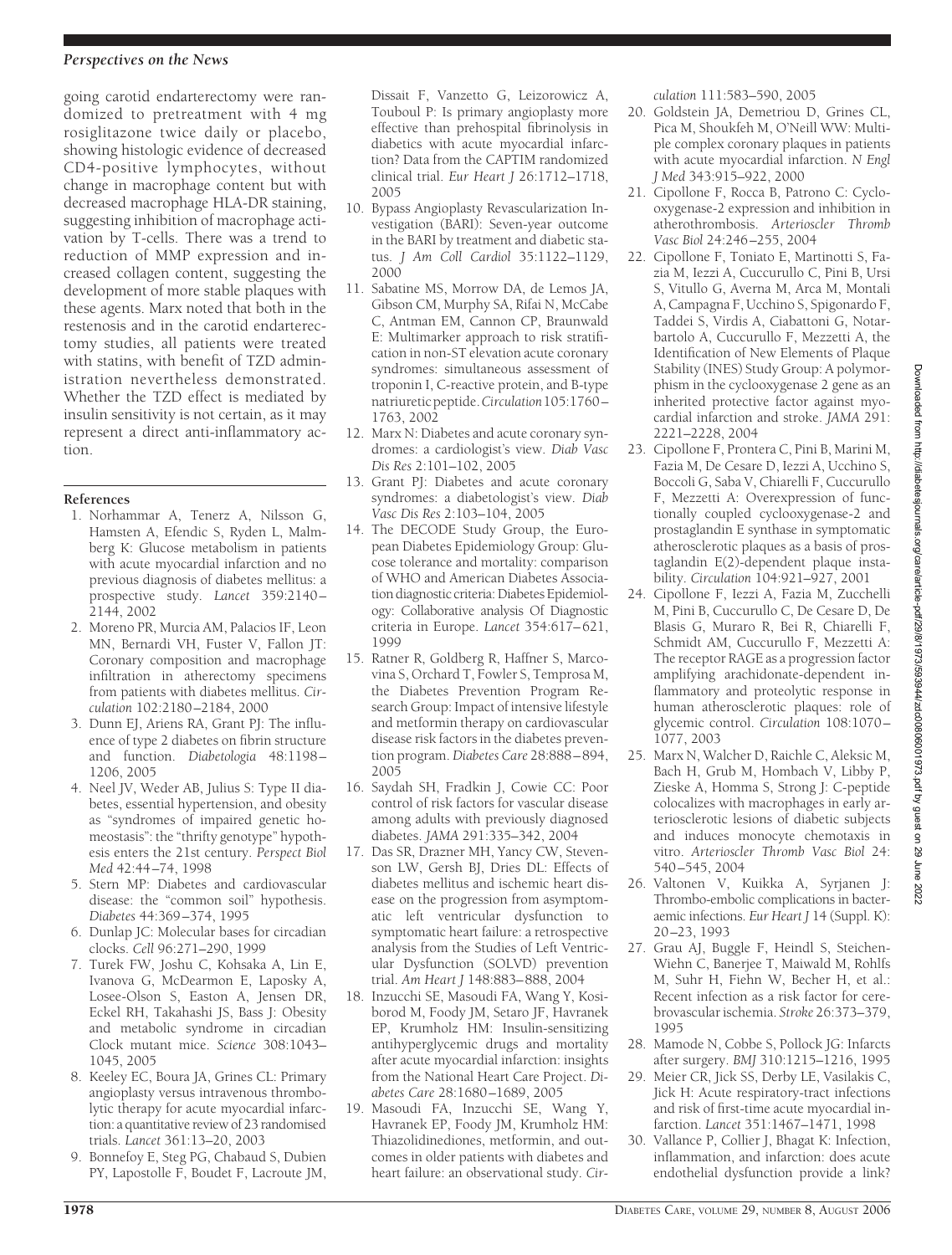*Lancet* 349:1391–1392, 1997

- 31. Clapp BR, Hirschfield GM, Storry C, Gallimore JR, Stidwill RP, Singer M, Deanfield JE, MacAllister RJ, Pepys MB, Vallance P, Hingorani AD: Inflammation and endothelial function: direct vascular effects of human C-reactive protein on nitric oxide bioavailability. *Circulation* 111: 1530–1536, 2005
- 32. Skarfors ET, Lithell HO, Selinus I: Risk factors for the development of hypertension: a 10-year longitudinal study in middle-aged men. *J Hypertens* 9:217–223, 1991
- 33. Taittonen L, Uhari M, Nuutinen M, Turtinen J, Pokka T, Akerblom HK: Insulin and blood pressure among healthy children: cardiovascular risk in young Finns. *Am J Hypertens* 9:194–199, 1996
- 34. Jeppesen J, Hein HO, Suadicani P, Gyntelberg F: Low triglycerides-high highdensity lipoprotein cholesterol and risk of ischemic heart disease. *Arch Intern Med* 161:361–366, 2001
- 35. Schnabel R, Blankenberg S, Lubos E, Lackner KJ, Rupprecht HJ, Espinola-Klein C, Jachmann N, Post F, Peetz D, Bickel C, Cambien F, Tiret L, Munzel T: Asymmetric dimethylarginine and the risk of cardiovascular events and death in patients with coronary artery disease: results from the AtheroGene Study. *Circ Res* 97:e53–e59, 2005
- 36. Lowe GD, Middleton SM, Hay ID, Beastall GH, Singaraveloo M, Cohen HN, Thomson JA, Forbes CD, Prentice CR: Effects of growth hormone, glucose and insulin on the factor VIII complex. *Thromb Res* 28: 201–211, 1982
- 37. Haffner SM, Mykkanen L, Festa A, Burke JP, Stern MP: Insulin-resistant prediabetic subjects have more atherogenic risk factors than insulin-sensitive prediabetic subjects: implications for preventing coronary heart disease during the prediabetic state. *Circulation* 101:975–980, 2000
- 38. Collins R, Armitage J, Parish S, Sleigh P, Peto R, the Heart Protection Study Collaborative Group: MRC/BHF Heart Protection Study of cholesterol-lowering with simvastatin in 5963 people with diabetes: a randomised placebo-controlled trial. *Lancet* 361:2005–2016, 2003
- 39. Haffner SM, Lehto S, Ronnemaa T, Pyorala K, Laakso M: Mortality from coronary heart disease in subjects with type 2 diabetes and in nondiabetic subjects with and without prior myocardial infarction. *N Engl J Med* 339:229–234, 1998
- 40. Roper NA, Bilous RW, Kelly WF, Unwin NC, Connolly VM: Excess mortality in a population with diabetes and the impact of material deprivation: longitudinal, population based study. *BMJ* 322:1389– 1393, 2001
- 41. Isomaa B, Almgren P, Tuomi T, Forsen B, Lahti K, Nissen M, Taskinen MR, Groop L: Cardiovascular morbidity and mortal-

ity associated with the metabolic syndrome. *Diabetes Care* 24:683–689, 2001

- 42. Khaw KT, Wareham N, Bingham S, Luben R, Welch A, Day N: Association of hemoglobin A1c with cardiovascular disease and mortality in adults: the European prospective investigation into cancer in Norfolk. *Ann Intern Med* 141:413–420, 2004
- 43. Prandoni P, Bilora F, Marchiori A, Bernardi E, Petrobelli F, Lensing AW, Prins MH, Girolami A: An association between atherosclerosis and venous thrombosis. *N Engl J Med* 348:1435–1441, 2003
- 44. Becattini C, Agnelli G, Prandoni P, Silingardi M, Salvi R, Taliani MR, Poggio R, Imberti D, Ageno W, Pogliani E, Porro F, Casazza F: A prospective study on cardiovascular events after acute pulmonary embolism. *Eur Heart J* 26:77–83, 2005
- 45. Tsai AW, Cushman M, Rosamond WD, Heckbert SR, Polak JF, Folsom AR: Cardiovascular risk factors and venous thromboembolism incidence: the longitudinal investigation of thromboembolism etiology. *Arch Intern Med* 162:1182– 1189, 2002
- 46. Hansson GK: Inflammation, atherosclerosis, and coronary artery disease. *N Engl J Med* 352:1685–1695, 2005
- 47. Lowe GD: Circulating inflammatory markers and risks of cardiovascular and non-cardiovascular disease. *J Thromb Haemost* 3:1618–1627, 2005
- 48. Wannamethee SG, Lowe GD, Shaper AG, Rumley A, Lennon L, Whincup PH: Insulin resistance, haemostatic and inflammatory markers and coronary heart disease risk factors in type 2 diabetic men with and without coronary heart disease. *Diabetologia* 47:1557–1565, 2004
- 49. Wannamethee SG, Lowe GD, Shaper AG, Rumley A, Lennon L, Whincup PH: The metabolic syndrome and insulin resistance: relationship to haemostatic and inflammatory markers in older non-diabetic men. *Atherosclerosis* 181:101–108, 2005
- 50. Sakkinen PA, Wahl P, Cushman M, Lewis MR, Tracy RP: Clustering of procoagulation, inflammation, and fibrinolysis variables with metabolic factors in insulin resistance syndrome. *Am J Epidemiol* 152: 897–907, 2000
- 51. Mansfield MW, Heywood DM, Grant PJ: Circulating levels of factor VII, fibrinogen, and von Willebrand factor and features of insulin resistance in first-degree relatives of patients with NIDDM. *Circulation* 94: 2171–2176, 1996
- 52. Juhan-Vague I, Alessi MC, Mavri A, Morange PE: Plasminogen activator inhibitor-1, inflammation, obesity, insulin resistance and vascular risk. *J Thromb Haemost* 1:1575–1579, 2003
- 53. LaMonte MJ, Durstine JL, Yanowitz FG, Lim T, DuBose KD, Davis P, Ainsworth BE: Cardiorespiratory fitness and C-reactive protein among a tri-ethnic sample of

women. *Circulation* 106:403–406, 2002

- 54. Danesh J, Collins R, Appleby P, Peto R: Association of fibrinogen, C-reactive protein, albumin, or leukocyte count with coronary heart disease: meta-analyses of prospective studies. *JAMA* 279:1477– 1482, 1998
- 55. Danesh J, Wheeler JG, Hirschfield GM, Eda S, Eiriksdottir G, Rumley A, Lowe GD, Pepys MB, Gudnason V: C-reactive protein and other circulating markers of inflammation in the prediction of coronary heart disease. *N Engl J Med* 350:1387–1397, 2004
- 56. Danesh J, Lewington S, Thompson SG, Lowe GD, Collins R, Kostis JB, Wilson AC, Folsom AR, Wu K, Benderly M, Goldbourt U, Willeit J, Kiechl S, Yarnell JW, Sweetnam PM, Elwood PC, Cushman M, Psaty BM, Tracy RP, Tybjaerg-Hansen A, Haverkate F, de Maat MP, Fowkes FG, Lee AJ, Smith FB, Salomaa V, Harald K, Rasi R, Vahtera E, Jousilahti P, Pekkanen J, D'Agostino R, Kannel WB, Wilson PW, Tofler G, Arocha-Pinango CL, Rodriguez-Larralde A, Nagy E, Mijares M, Espinosa R, Rodriquez-Roa E, Ryder E, Diez-Ewald MP, Campos G, Fernandez V, Torres E, Marchioli R, Valagussa F, Rosengren A, Wilhelmsen L, Lappas G, Eriksson H, Cremer P, Nagel D, Curb JD, Rodriguez B, Yano K, Salonen JT, Nyyssonen K, Tuomainen TP, Hedblad B, Lind P, Loewel H, Koenig W, Meade TW, Cooper JA, De Stavola B, Knottenbelt C, Miller GJ, Cooper JA, Bauer KA, Rosenberg RD, Sato S, Kitamura A, Naito Y, Palosuo T, Ducimetiere P, Amouyel P, Arveiler D, Evans AE, Ferrieres J, Juhan-Vague I, Bingham A, Schulte H, Assmann G, Cantin B, Lamarche B, Despres JP, Dagenais GR, Tunstall-Pedoe H, Woodward M, Ben-Shlomo Y, Davey Smith G, Palmieri V, Yeh JL, Rudnicka A, Ridker P, Rodeghiero F, Tosetto A, Shepherd J, Ford I, Robertson M, Brunner E, Shipley M, Feskens EJ, Kromhout D, Dickinson A, Ireland B, Juzwishin K, Kaptoge S, Lewington S, Memon A, Sarwar N, Walker M, Wheeler J, White I, Wood A the Fibrinogen Studies Collaboration: Plasma fibrinogen level and the risk of major cardiovascular diseases and nonvascular mortality: an individual participant meta-analysis. *JAMA* 294:1799–1809, 2005
- 57. D'Aiuto F, Casas JP, Shah T, Humphries SE, Hingorani AD, Tonetti MS: C-reactive protein  $(+1444C>T)$  polymorphism influences CRP response following a moderate inflammatory stimulus. *Atherosclerosis* 179:413–417, 2005
- 58. de Lange M, Snieder H, Ariens RA, Spector TD, Grant PJ: The genetics of haemostasis: a twin study. *Lancet* 357:101–105, 2001
- 59. Freeman MS, Mansfield MW, Barrett JH, Grant PJ: Genetic contribution to circulating levels of hemostatic factors in healthy